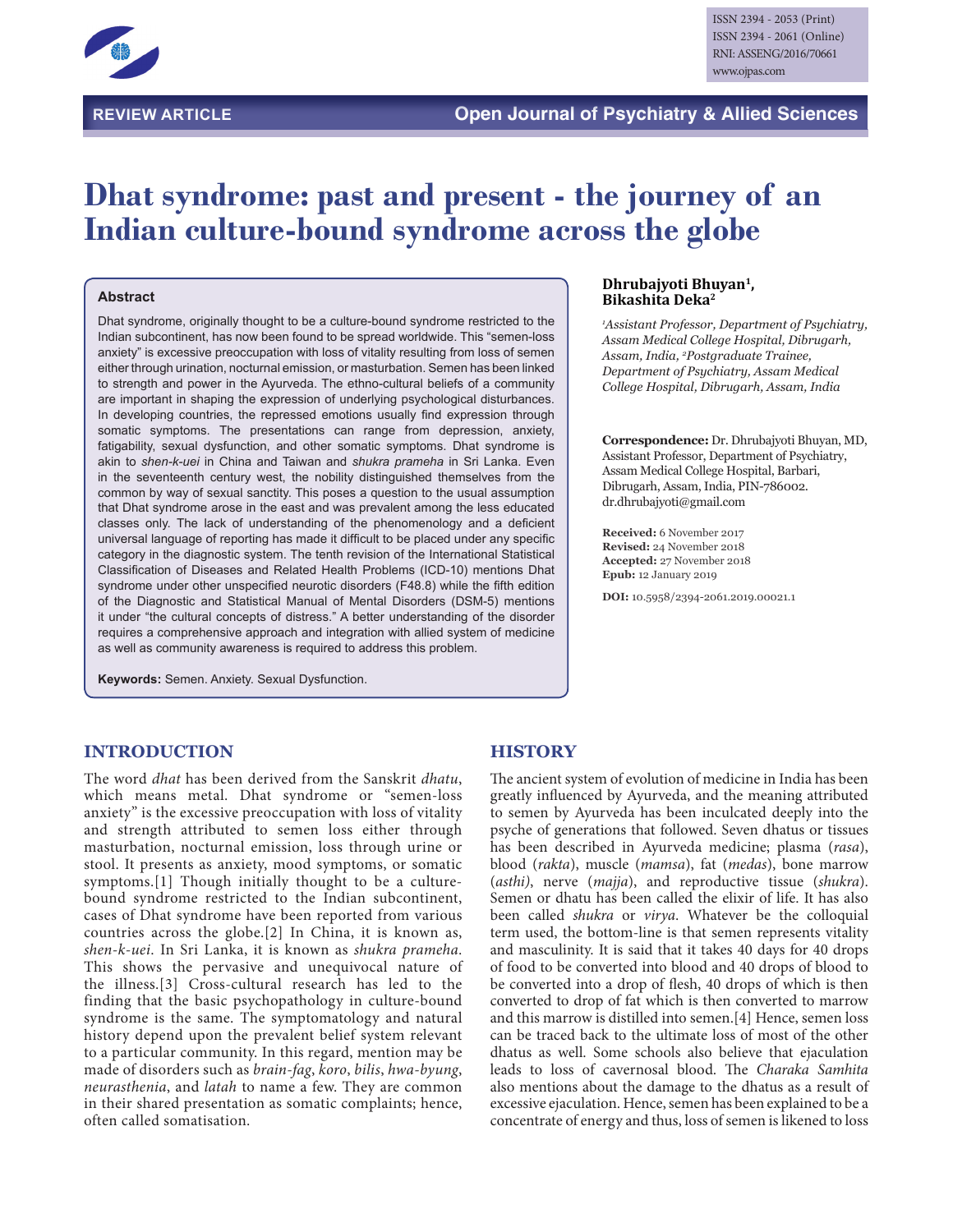of energy, in the Indian context. Professor NN Wig has been credited for coining the term Dhat syndrome for the group of symptoms attributed to the semen loss and has recognised it as an important Indian culture-bound syndrome.

## **CULTURAL BELIEF SYSTEM AND DHAT SYNDROME**

Culture can be called a set of beliefs, norms, and values that are specific to a geographical location and are followed by the collective population in that area.[5] Cultural practices are essential in the understanding of psychological disturbances because it attempts to differentiate the impact of environment and social background in the causation of an illness from biological underpinnings. The ethno-cultural beliefs are important in explaining the symptomatology of culturebound illnesses, e.g. in the third world countries, where the concept of psychological wellness is yet to be promulgated, psychological disturbances often find their expression in the form of somatic symptoms.[6-8] Dhat syndrome is considered by many authors as a ramification of somatization disorders. There is a pervasive system of cultural beliefs regarding the cause and effect of the illness. People usually attribute the illness to excessive use of pornographic material, betrayal in friendship or love, or excessive longing for sexual relationships. The belief system even incorporates physical ailments such as urinary tract infection (UTI), venereal disease, constipation, dearth of sleep, and overeating to be a cause. In turn, Dhat syndrome is believed to lead to development of malformed foetus, birth of female child, early ageing, and other medical conditions like tuberculosis and leprosy. The ejaculate is thought either to be concentrated urine, pus or concentrated blood. In the olden days, it was also called phosphaturia as phosphate was thought to be lost along with semen. As the perceived cause and effect of the illness is largely unfounded in the cultural context, it is quite customary for the affected population to approach traditional modalities of treatment, such as herbs and aphrodisiacs. It is not uncommon to see *hakims* and *vaids* advertising claims of cure for this syndrome in pamphlets and hoardings. Some go a step further even to consider marriage to be a cure.[9] Apart from Hindus, it is equally prevalent among the Sikhs in Punjab, the Buddhists in Sri Lanka, and the Muslims in Pakistan.

## **VARIOUS PRESENTATIONS AND DEMOGRAPHIC CORRELATES**

The presentation in Dhat syndrome varies widely. They include fatigability, anxiety, depressive, or other somatic symptoms. Premature ejaculation and erectile dysfunction are frequent associations.[9] Whether they are presentation of Dhat syndrome or are a part of comorbidity is not yet certain due to the lack of a concrete pathophysiological basis. Some authors like to call it a variant of depressive disorder while few others like to call it a variant of somatization disorder. Patients with the disorder can be divided into the following categories:[10]

- 1. Dhat alone presents with depressive, anxiety, or hypochondriacal symptoms and these are attributed solely to semen loss.
- 2. Dhat with comorbid depression and anxiety where Dhat

was considered as accompanying the primary symptoms of mood or anxiety disorder.

3. Dhat with comorbid sexual dysfunction.

Going through review literatures, it can be viewed that Dhat syndrome is mostly prevalent in young males in their second to third decade, who have had little formal years of schooling and those who belong to the rural areas of the Indian subcontinent. Studies have shown that there exists a relationship between the demographic profile and symptomatology. Younger men, lesser years of education, unmarried men report greater anxiety, depressive, and hypochondriacal symptoms compared to their counterparts. It can be assumed that in young males there remains considerable pressure regarding sexuality as they enter into adulthood and this pressure is reinforced by the taboo surrounding discussion about sexuality and proper understanding of the same. Hence, there is little chance of the traditional beliefs to be confronted resulting in an even more firm foothold. The dissipation of these beliefs across cultures and ethnicity can be considered one of the causes of Dhat syndrome being reported from across the globe. However, reports have been there of Dhat syndrome in females as well.[9] They present with unexplained aches, pains, and fatigability attributed to the passage of non-foul smelling, non-itchy vaginal discharge. They would associate relief of the physical symptoms with the diminishing of vaginal discharge just after menstruation and increase in the frequency and intensity of physical symptoms concurrent with increased passage of vaginal discharge. Psychodynamic studies also revealed interpersonal conflicts in few of the reported cases of female Dhat syndrome.[11] As a deviation from the accepted age group of youth which is thought to be affected, childhood masturbation is more common than is apparent and the diagnosis is often difficult. Childhood masturbation has been commoner in girls than in boys and during the episode, flushing, sweating, trunk thrusting, and dystonic posturing may be present. It usually manifests as fatigue and changes in the sleep-wake pattern. Manipulation of the genitals is not always present and epilepsy, colic, and movement disorders need to be ruled out which can pose a diagnostic dilemma. Such reports have been there from the Iranian society where sex outside of marriage is a taboo and the major route of obtaining sexual pleasure is through masturbation. But, the pathophysiology is unexplained and children as young as below one year of age are seen to be affected.[12]

Spilling over from the Indian subcontinent, cases have been reported from countries like Pakistan, Bangladesh, Nepal, Sri Lanka, China, Malaysia, Japan, America, and Russia.[5] *Mardana kamzori* is the generic term used in Pakistan for the illness and has similar presentation. However, cases from Pakistan are underreported for the taboo surrounding sex and the sufferers are seen to approach traditional practitioners of medicine.[13] In this regard, the ubiquity of the illness can be stressed upon.

There is lack of a specific definition or diagnostic criteria for Dhat syndrome. It is loosely termed as excessive concern over semen loss which can happen through various routes. Most authors describe the presenting neurotic complaints as being comorbidities. Depression is most commonly reported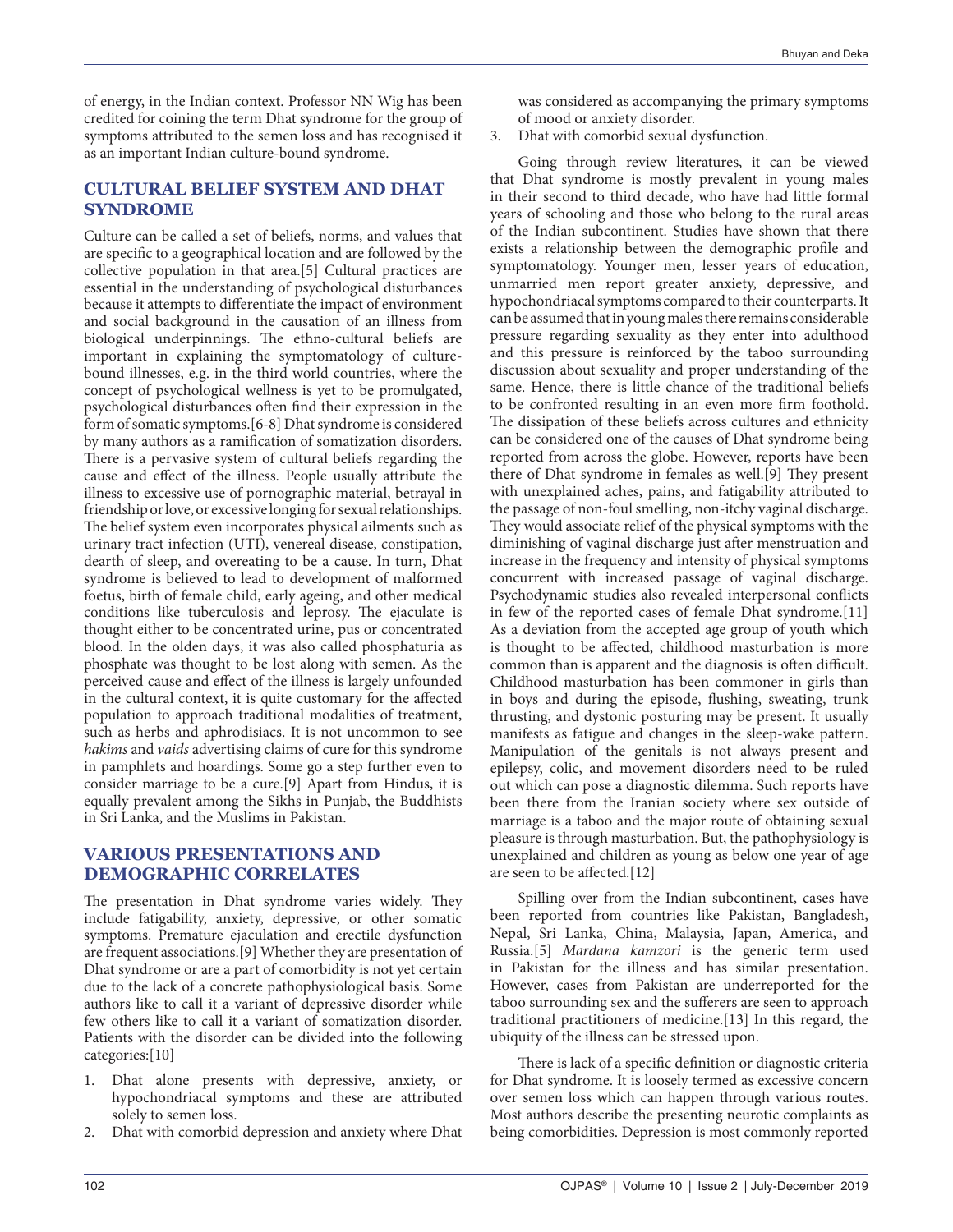with prevalence ranging from 40-60%. There have been reports of suicidal attempt in patients with Dhat syndrome.[14] Anxiety symptoms are reported in 21-38%. Somatoform and hypochondriacal symptoms are reported in as high as 40%. Other psychiatric comorbidities include obsessive disorders, body dysmorphic disorders, and delusional disorders among others.[15]

## **INDIAN CULTURE-BOUND SYNDROME OR UNIVERSAL SYNDROME**

The previous assumption that culture-bound syndromes basically arose in the east and are found among the uncivilised can be challenged by the fact that Dhat syndrome has been reported from various parts of the world.[3] In China, shen-k-uei has been described as a kind of sexual neurosis where individuals complain of dizziness, fatigue, and mood symptoms due to loss of semen either by sexual intercourse, masturbation, nocturnal emission, or through urine. Chinese culture holds the belief that women are capable of stealing semen from men and hence, their vitality. There is thus an imbalance between yin and yang which ultimately leads to disease. Various practices were in vogue in order to prevent the loss of yang and gain of yin, i.e. the female sexual energy, e.g. enabling the woman to orgasm and avoiding ejaculation with the penis still inside the vagina, thereby acquiring the released orgasmic energy from the female. Another practice called the *huan ching pu nao* involved positive thinking to help semen ascend up to the brain and bring vitality to other body parts. Similar cases of shen-k-uei have been reported from Taiwan. In Sri Lanka, shukra prameha has been described as being similar to Chinese shen-k-uei.

Semen and virility has been linked from the time of Hippocrates and Aristotle. In the western culture too, loss of semen by means other than sexual intercourse with a woman has been embodied as sinful, even accountable for death sentence. In the seventeenth century, in the west, the middle class began distinguishing themselves from the nobility and the poorer section through their way of sexual sanctity while promiscuity was though to be rampant in the other two classes. As there was rise of the bourgeoisie as the ruling class through sheer dint of hard work, they were orthodox with regards to their sexual habits. They viewed masturbation and semen loss with contempt and considered it an unnecessary waste of energy. However, the aristocratic class who rose in order by way of inheritance seemed to be less stringent regarding the same because it seemed they had easy affluence[16] and had very little to lose. During this time, Tissot's *A Treatise on the Disease Produced by Onanism* was published linking masturbation to disease. Simultaneously, masturbatory hysteria developed and anti-masturbatory campaigns were undertaken and semen loss was considered to be detrimental to the masculinity of men, posing a serious threat to social order. Masturbatory habits marked a loss of control over instinctual urges and posed as derogatory to one's masculinity.[17] Graham[18] viewed semen as the essential oil of animal liquors required for optimal mental and biological functioning. Reverend Sylvester Graham and John Harvey Kellogg were of the opinion that masturbation is detrimental to health and each time a male ejaculates, he loses vital energy and origin of Graham crackers and Kellogg's

Corn Flakes can be traced back to their belief to curb one's desire to masturbate. However, in ancient Rome and Greece, sexual expression and satisfaction was treated as being natural and necessary akin to hunger and thirst. Perhaps, the reason behind the concern over semen loss across cultures is the innate purpose of humans to procreate and populate the earth. This apprehension can thus be rooted back to a threat to survival and the dwindling away of human race.

## **CONTROVERSIES**

India, in the Vedic age, was liberal in sexual expression. *Kama sutra*, written somewhere between the first and the sixth century mentions the three pillars of Hinduism: *dharma* (religious duties), *artha* (worldly welfare), and *kama* (sensual aspects). The carvings in the Ajanta Ellora caves and the open depiction of female nudity through art and sculpture in South India point towards liberalism. The Indian civilisation had seen a significant change in appreciation of sexuality over the years. After colonisation by the British, a significant change of attitude was observed with the rigid Victorian values dominating the scenario. The earlier more rational and open mindedness towards the expression of sexual instincts had given way to more rigid and conservative approach.[19] A collateral change in the culture-specific beliefs can be postulated hinging on it. For example, Dhat syndrome came into being along with the development of a more orthodox face of sexuality in India. Again, in the western world, there has been a reverse in the scenario. Syndromes akin to Dhat had been described in literature from yesteryears when discussions related to sex were a taboo. However, in the years that followed, with the more rational understanding the reports of sexual neurosis had become infrequent. However, the west is not immune to culture-bound syndromes. Anorexia nervosa is considered a western culture-bound syndrome. The demands of specific occupation such as ballet, swimming, or acting require a lean frame. Also, some religion like the Gnostic sect of Christianity used to practice self-starvation as a form of asceticism and for attaining salvation by suppressing the natural phenomena of hunger and gaining control. They used to term it "Holy Anorexia". Moreover, the unnecessary hype created by the media regarding the perfect physique has led to more and more people falling victims to it.[20] Earlier considered exotic to the west, anorexia nervosa is now spreading across the globe with more and more cases being reported from India and Asia at large. This can be attributed to the intermingling of cultures and traditions as the world is being transformed into a global village through better means of communication and information exchange. In the same manner, the once considered "neurosis of the orient", Dhat syndrome permeated across culture and geography with cases being reported from across the globe.

## **CURRENT NOSOLOGY**

Dhat syndrome has been mentioned under other unspecified neurotic disorders (F48.8) in the International Statistical Classification of Diseases and Related Health Problems (ICD-10).[21] Other conditions placed under the same heading are koro (anxiety that penis will retract into the abdomen and cause death), latah (imitative and automatic response behaviour), occupational neurosis, including writer's cramp, psychasthenia, psychasthenia neurosis, and psychogenic